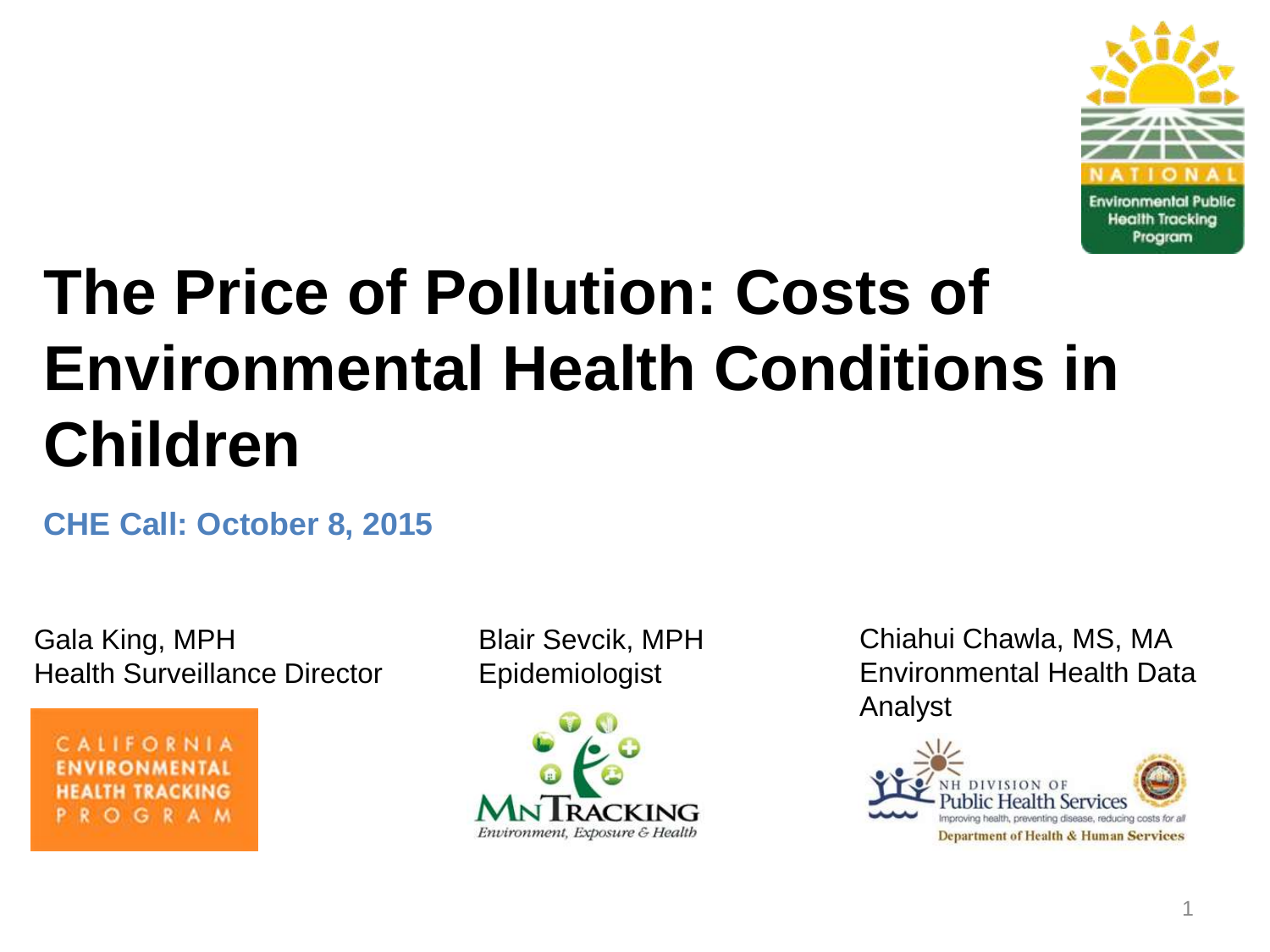## **What we'll talk about**

Why consider environmental health costs

 $\triangleright$  Report background and methods

**≻ Summary results from each state report** 

Methods for:

 Cancer (California) Asthma (New Hampshire) Lead (Minnesota)

 $\triangleright$  Discussion and Q&A 2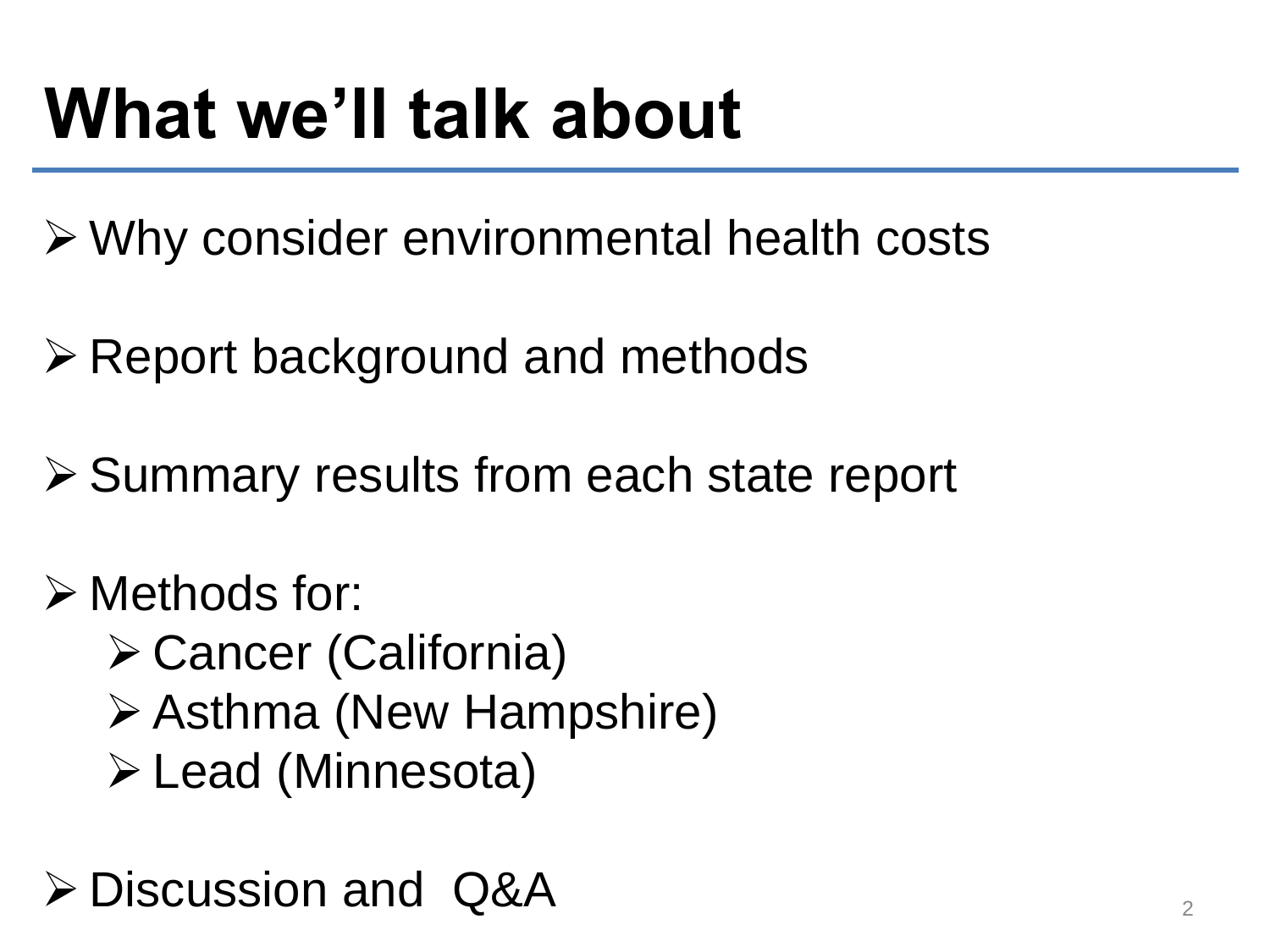### **Why Measure Environmental Health Costs?**

- **≻Growing concern about the environment and** health
- Costs can inform policy decisions, priority setting, and resources allocation
- Economic benefits of health should be considered when assessing costs of pollution prevention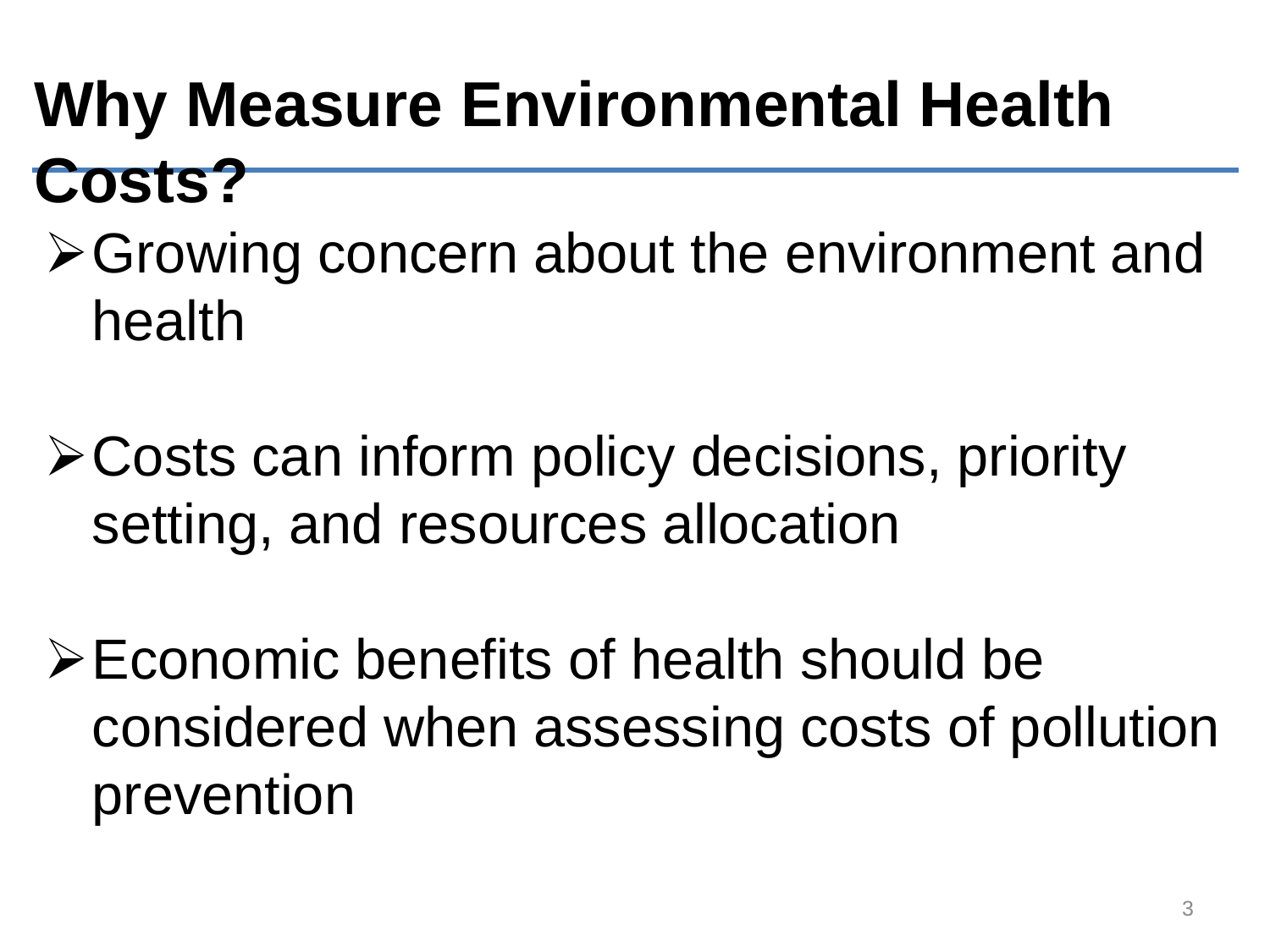## **Impact from Past Studies**

- $\triangleright$  In NYS, estimated costs due to 4 occupational illnesses totaled \$600 million per year in NYS
	- Persuaded NYS Legislature to fund medical care to employees injured/ill at work

- $\triangleright$  In the U.S., estimated costs of 4 diseases in children caused by harmful exposures totaled \$54.9 billion
	- Led to U.S. government funding the National Childron's Ctudy 4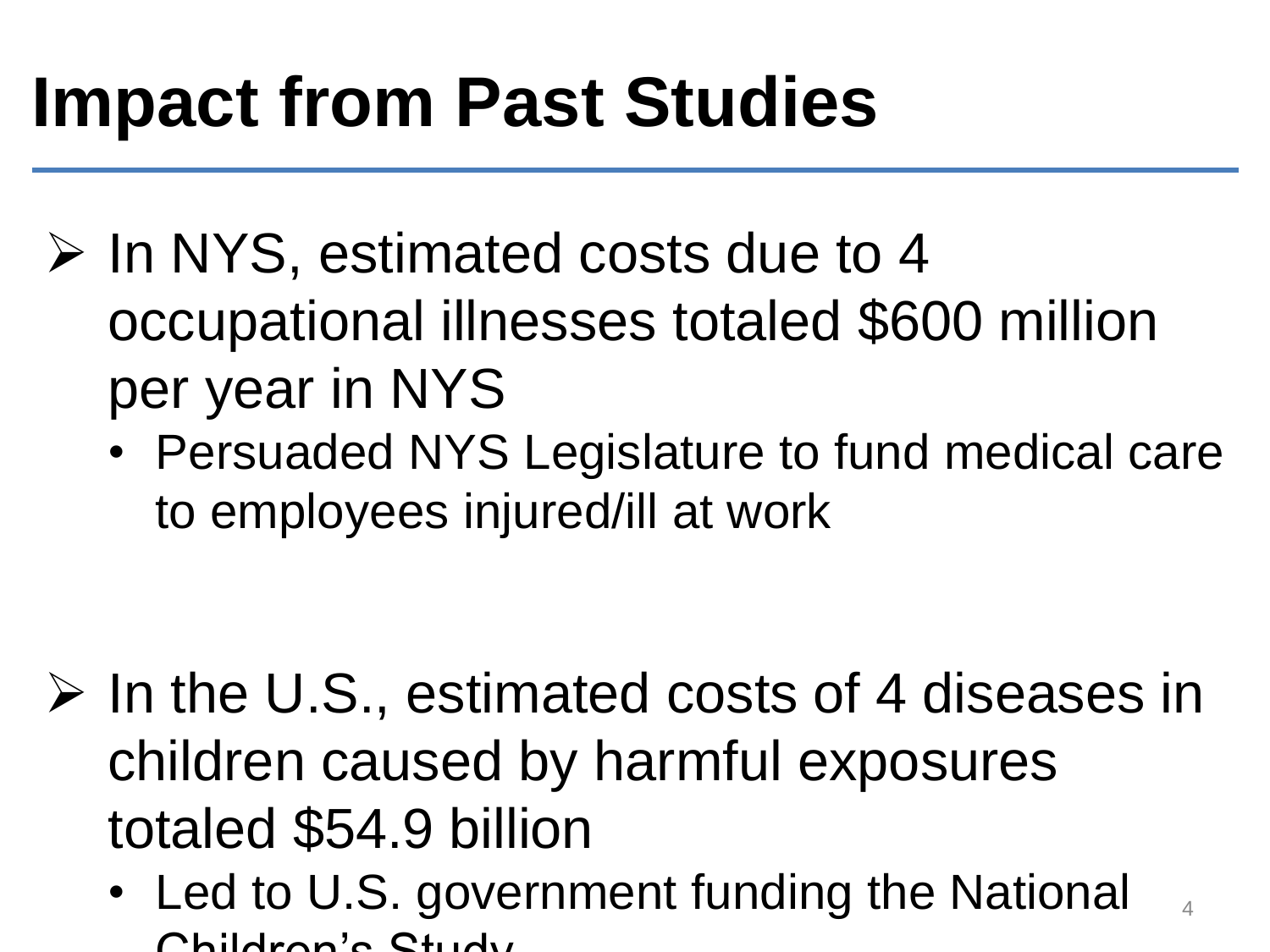# **Report Background**

- $\triangleright$  Collaborative effort between grantees of the CDC National Environmental Health Tracking Program
	- California\*
	- Connecticut
	- Florida
	- Minnesota\*
	- New Hampshire\*
	- **Oregon**
	- Utah



 $*$  Published state cost reports  $5$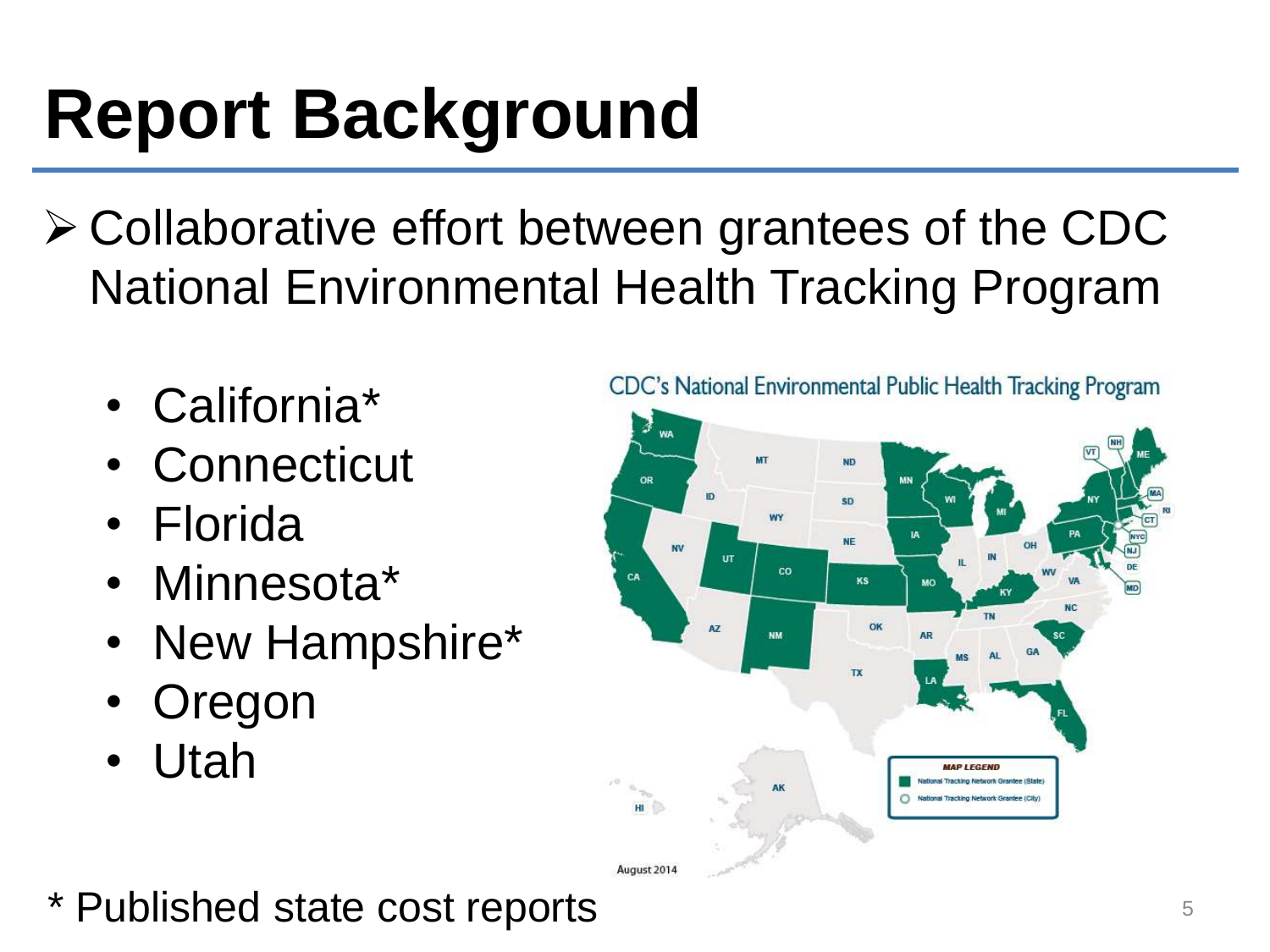# **General Methods**

### **≻Based on methods from:**

- Landrigan et al. (2002)
- Trasande and Liu (2011)
- CDC's Chronic Disease Cost Calculator (2013)

### $\triangleright$  Selected conditions (vary by state):

- Asthma
- Cancer
- Lead exposures
- Neurobehavioral disorders
- Mercury poisoning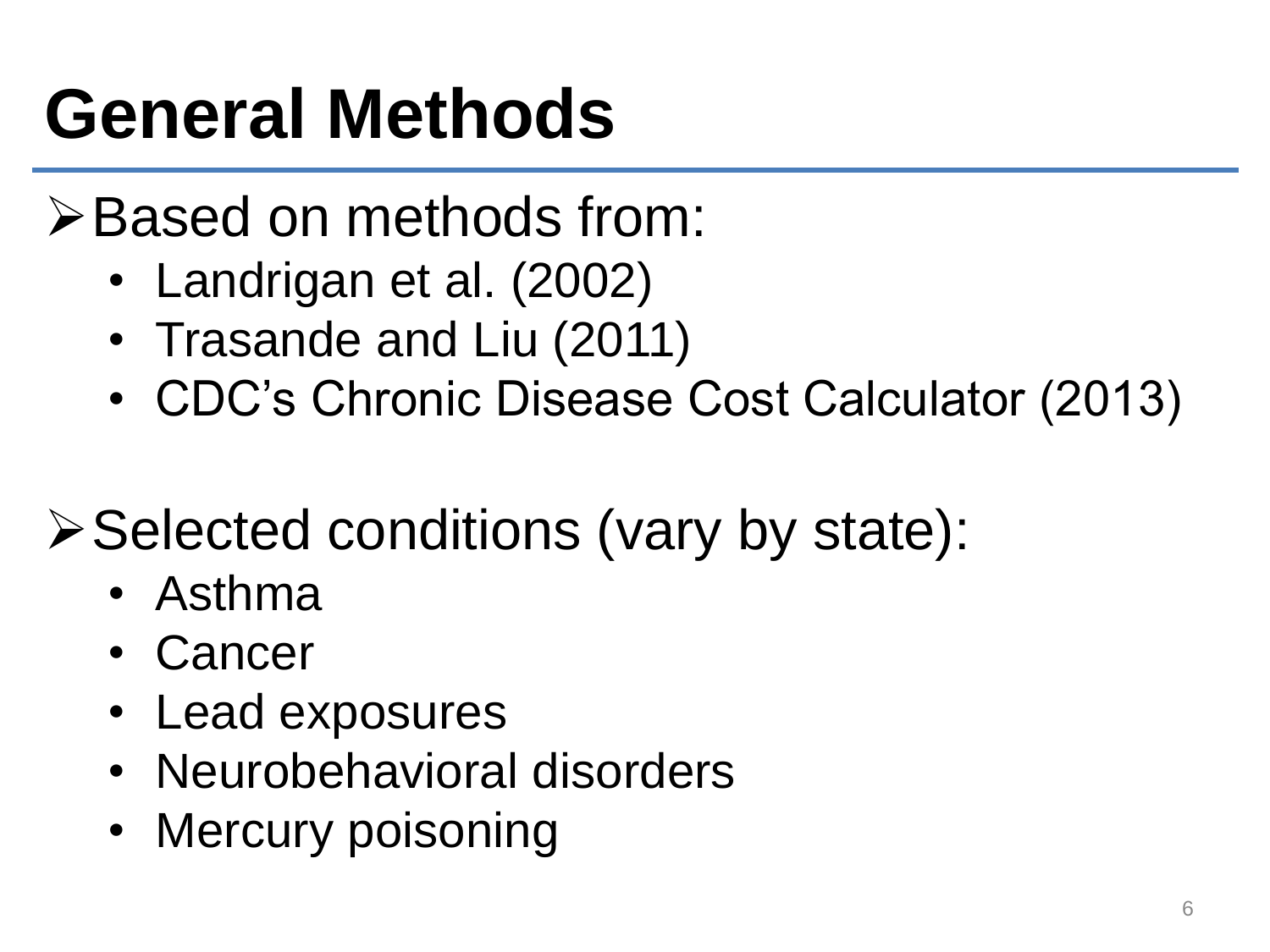#### **Costs due to the Environment =**

Size of population at risk \*

Rate of disease

Cost per case  $*$   $\bullet$   $\bullet$   $\bullet$   $\bullet$   $\bullet$  **Environmentally** attributable fraction (EAF)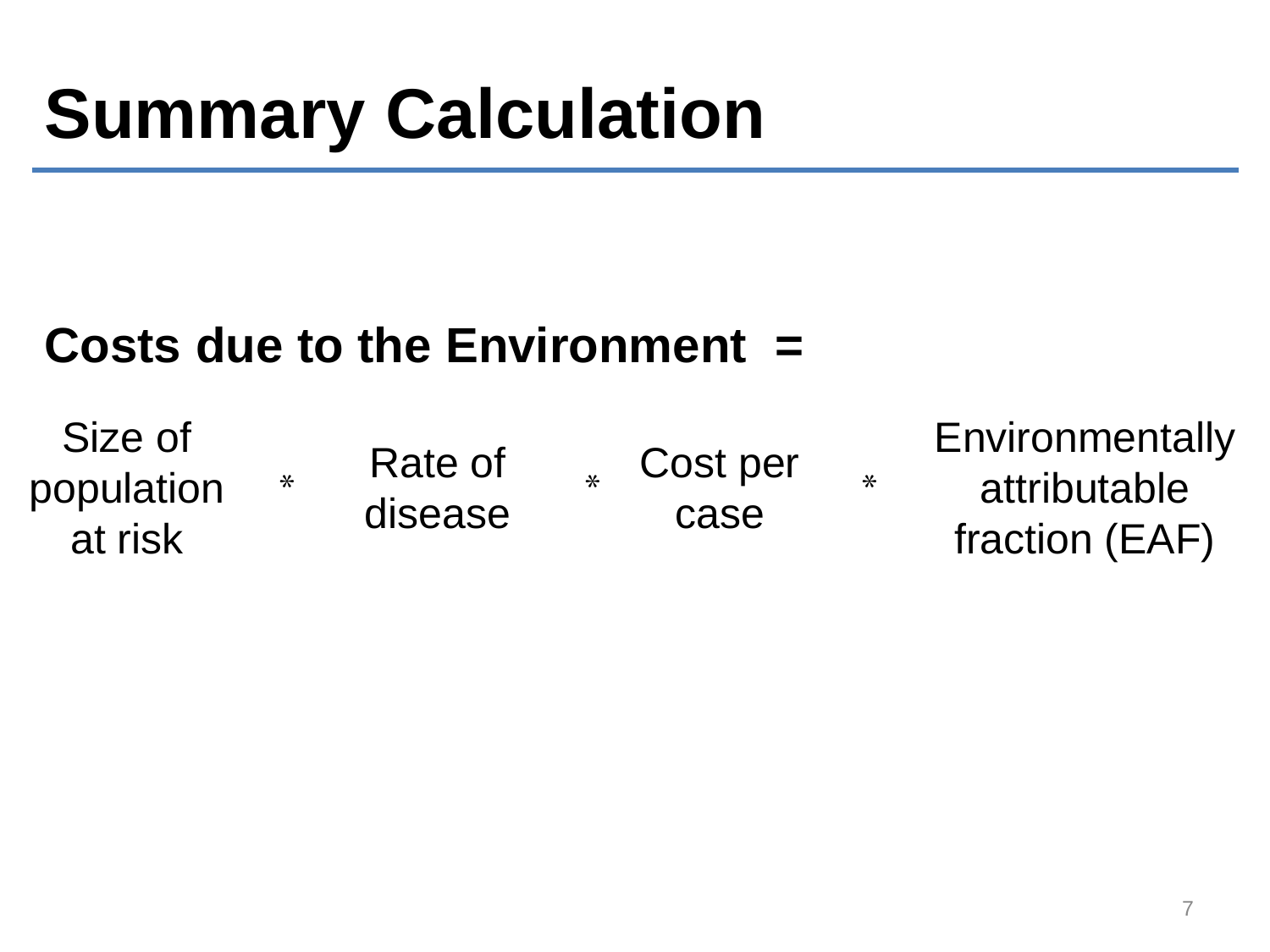# **Types of Costs Included**

#### **Direct costs**

Medical and non-medical

#### **Indirect costs**

• Lost earnings to care for child due to the condition

### **Lost potential earnings**

• Due to premature death, reduction in IQ, or disability

#### Both *Annual* and *Lifetime* costs were included when  $f$ easible  $\overline{\phantom{a}}^{\phantom{a}}$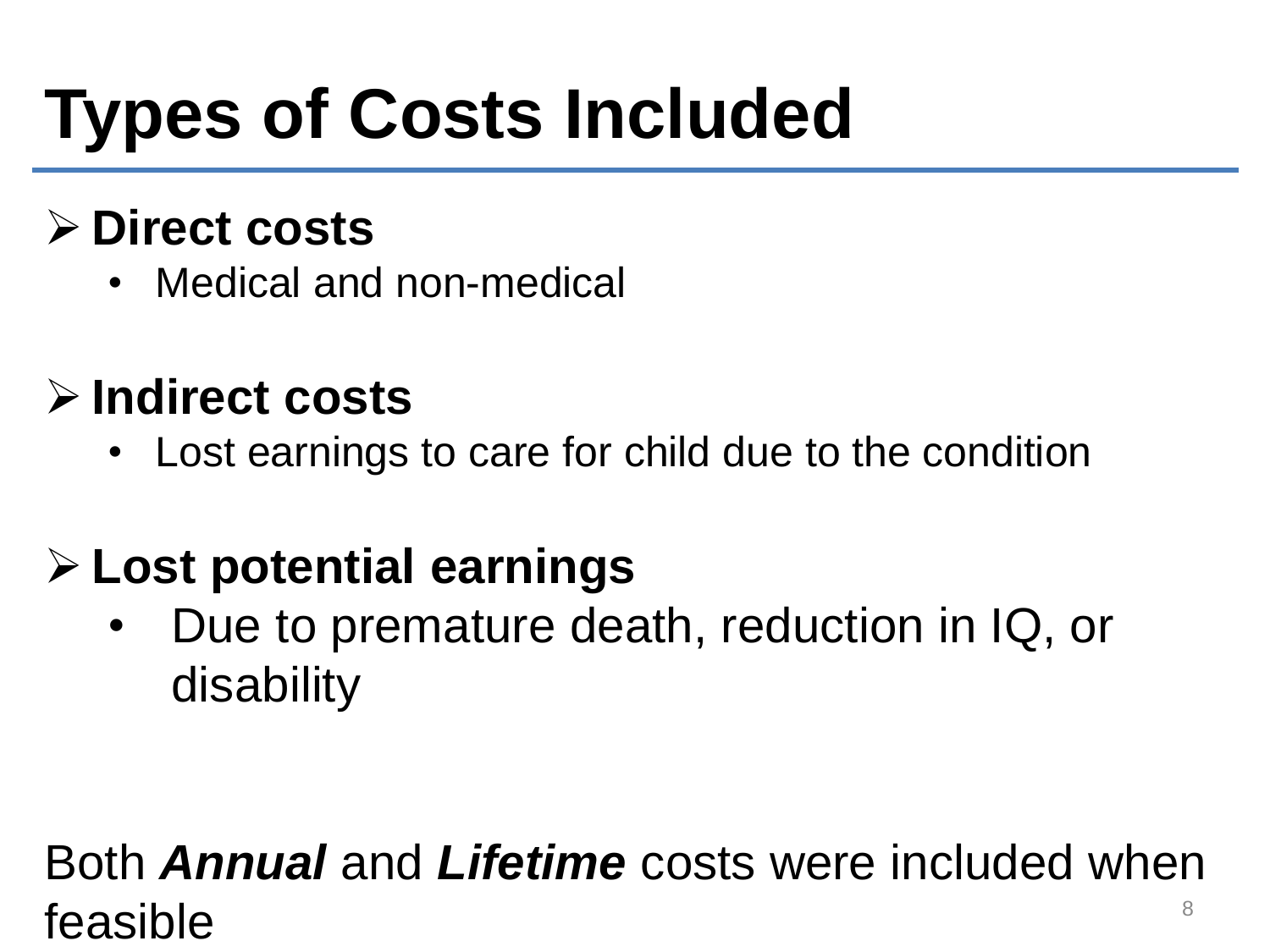### **Environmentally attributable fraction**

The percentage of the disease burden that would be eliminated if environmental risk factors were reduced to their lowest feasible levels

| <b>Condition</b>             | <b>EAF</b><br>(range of values) |
|------------------------------|---------------------------------|
| <b>Asthma</b>                | 30% (10-35%)                    |
| <b>Cancer</b>                | $5\%$ (2-10%)                   |
| Lead exposures               | 100%                            |
| Neurobehavioral<br>disorders | 10% (5-20%)                     |
| <b>Mercury poisoning</b>     | 70%                             |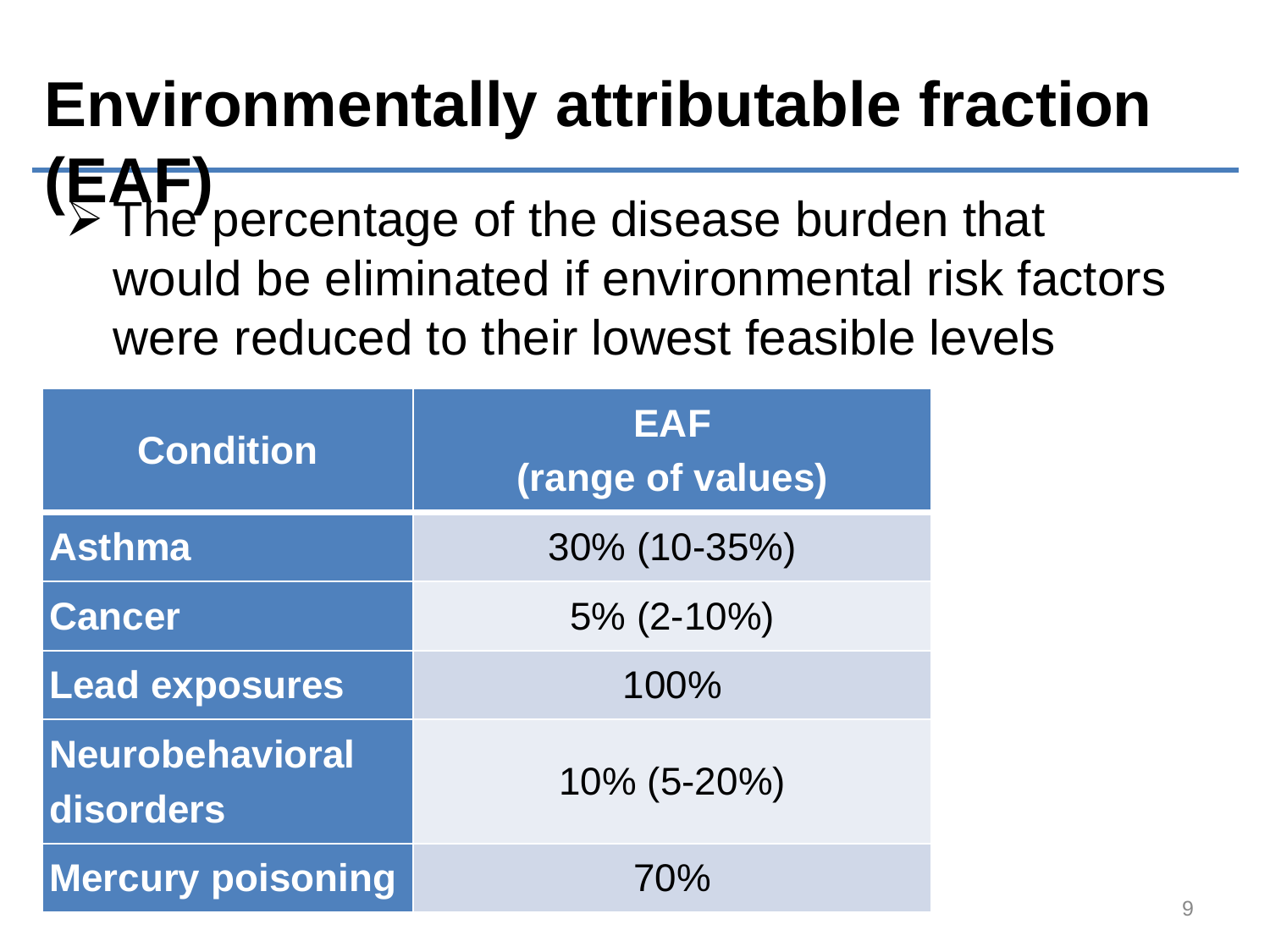### **Environmentally attributable fraction**

 $\triangleright$  The percentage of the disease burden that would be eliminated if environmental risk factors were reduced to their lowest feasible levels **(EAF)**

| <b>EAF</b><br><b>Condition</b><br>(range of values) |                | <b>California</b><br><b>specific EAF</b> |
|-----------------------------------------------------|----------------|------------------------------------------|
| <b>Asthma</b>                                       | 30% (10-35%)   | 30% (20-41%)                             |
| <b>Cancer</b>                                       | $5\%$ (2-10%)  | 15% (9-21%)                              |
| <b>Lead exposures</b>                               | 100%           |                                          |
| Neurobehavioral<br>disorders                        | $10\%$ (5-20%) |                                          |
| <b>Mercury poisoning</b>                            | 70%            | 10                                       |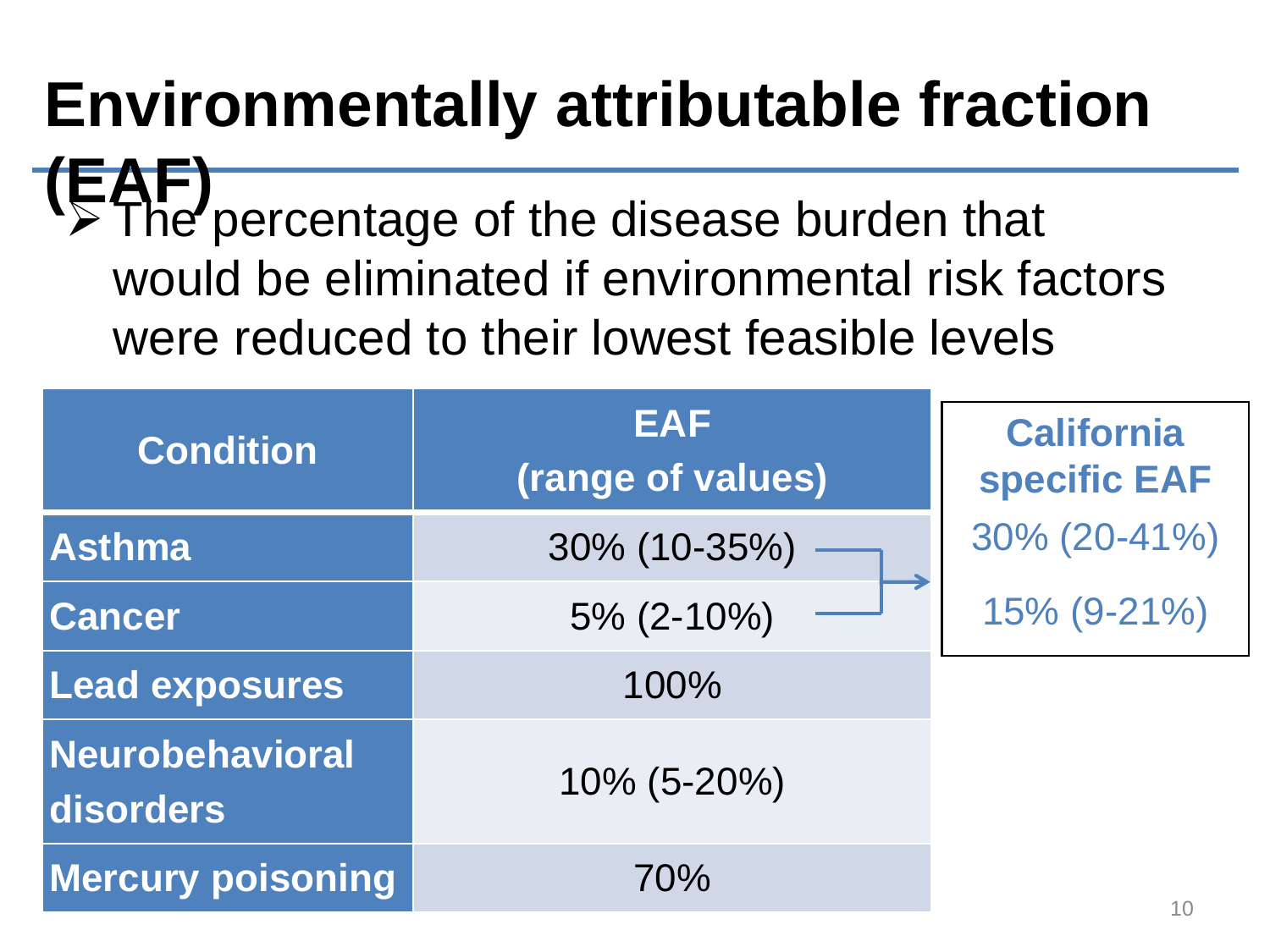# **Summary Findings in**

#### $$

|                                                                                                                                   | Cost due to the environment |                                  |
|-----------------------------------------------------------------------------------------------------------------------------------|-----------------------------|----------------------------------|
|                                                                                                                                   | <b>Annual costs</b>         | <b>Lifetime costs</b>            |
| <b>Asthma</b>                                                                                                                     | \$208 million               | \$6 million                      |
| <b>Cancer</b><br>(lymphomas, leukemia, brain/CNS)                                                                                 | \$19 million                | \$33 million                     |
| Neurobehavioral disorders<br>(intellectual disability, attention deficit and<br>hyperactivity disorder, autism spectrum disorder) | \$27 million                | \$2.3 billion                    |
| <b>Lead exposures</b>                                                                                                             | N/A                         | \$8-11 billion                   |
| Total costs due to the environment                                                                                                |                             | $$254$ million $ $10-13$ billion |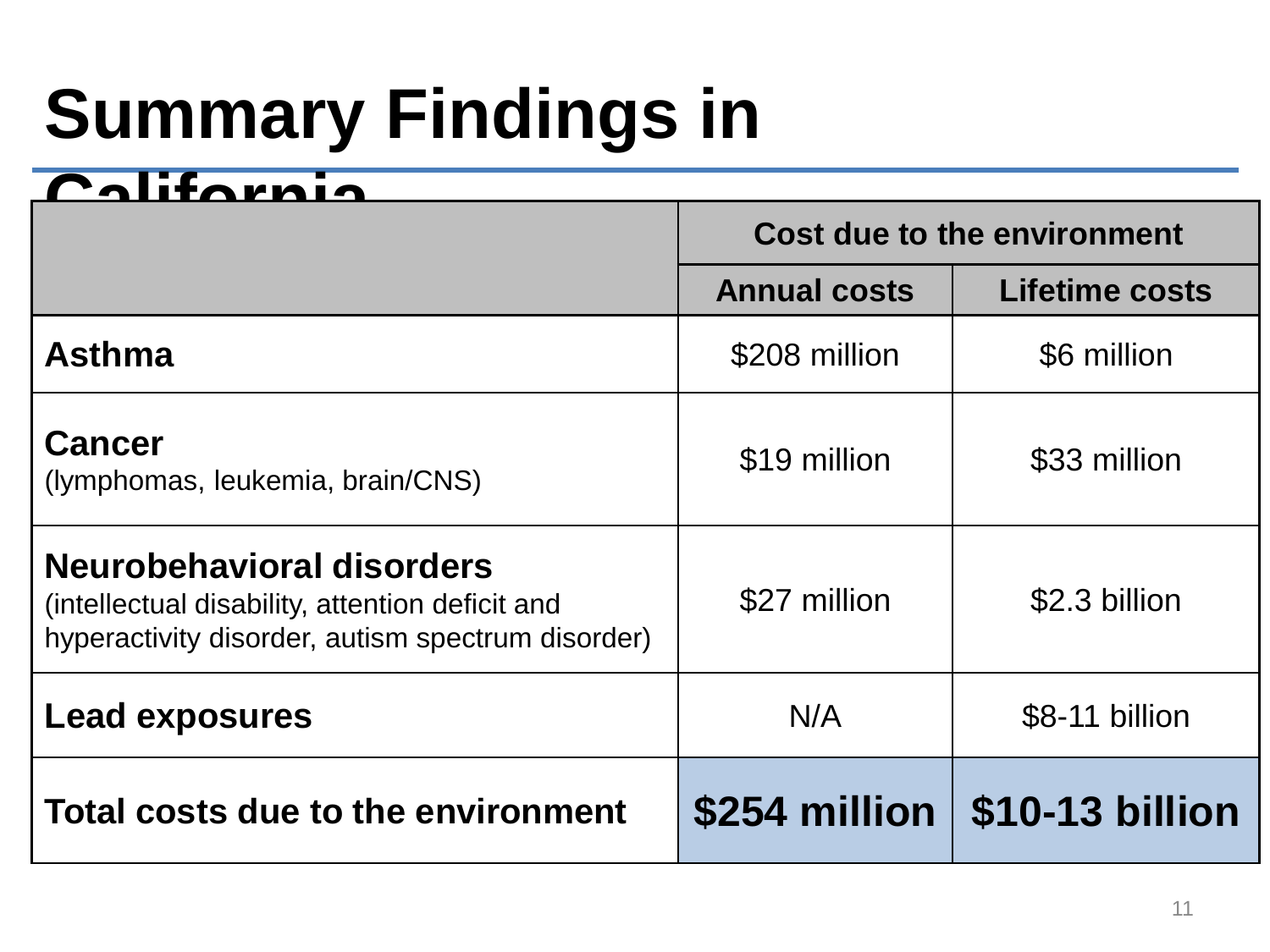### **CANCER**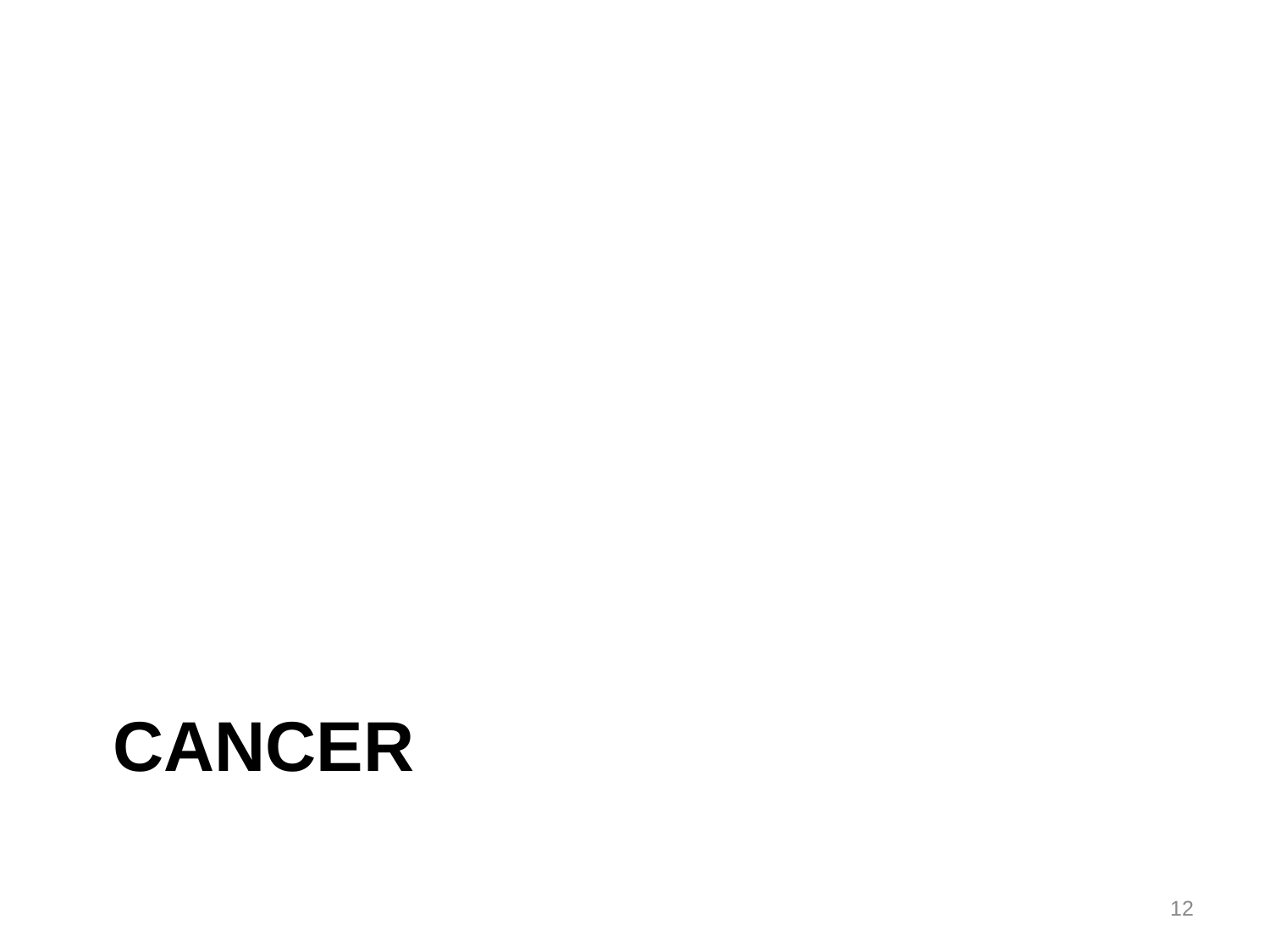#### **Costs due to the Environment =**

Size of population at risk  $\ast$  Rate of disease \* Cost per \* case **Environmentally** attributable fraction (EAF)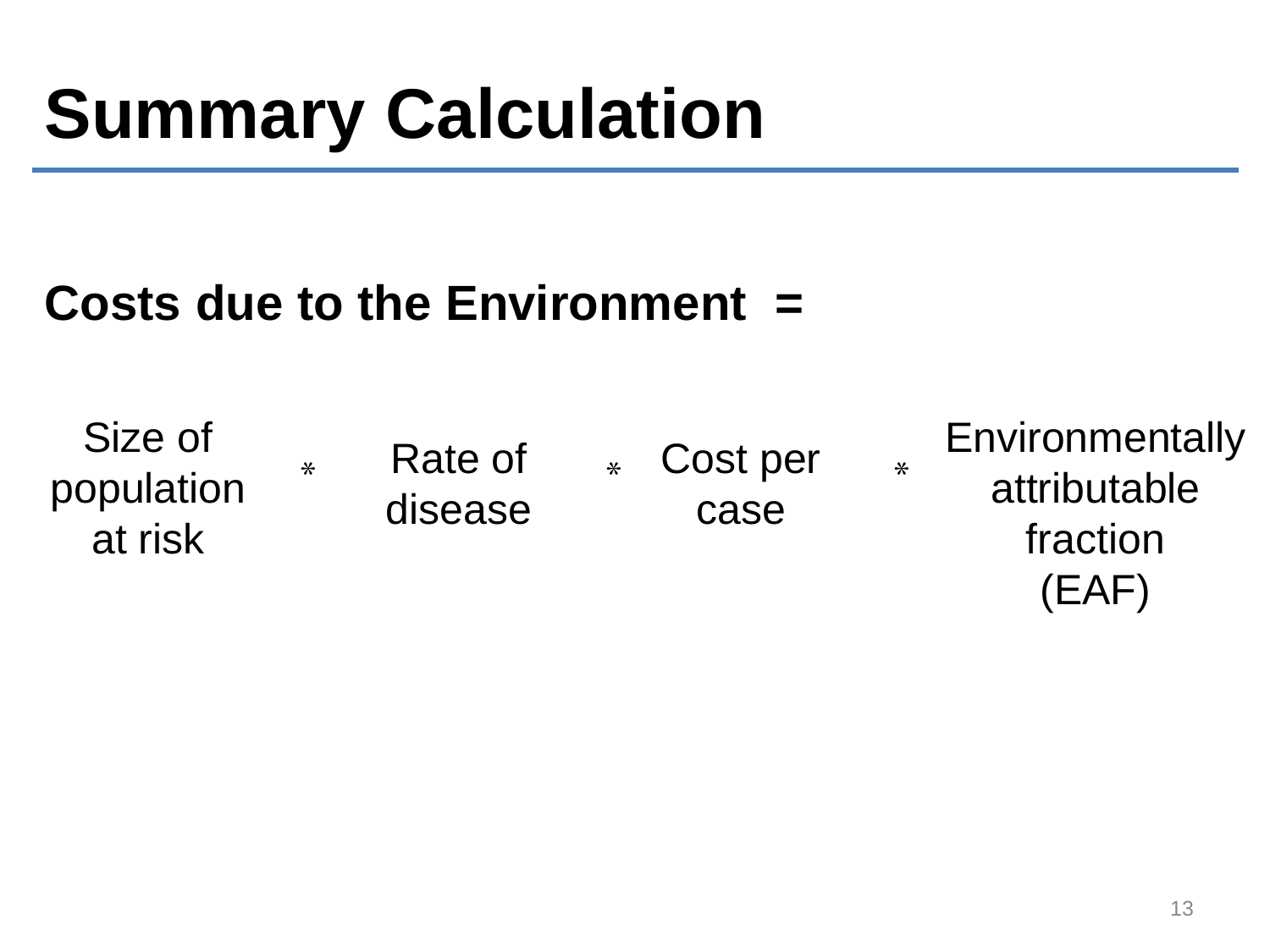#### **Costs due to the Environment =**



#### **Number of cases**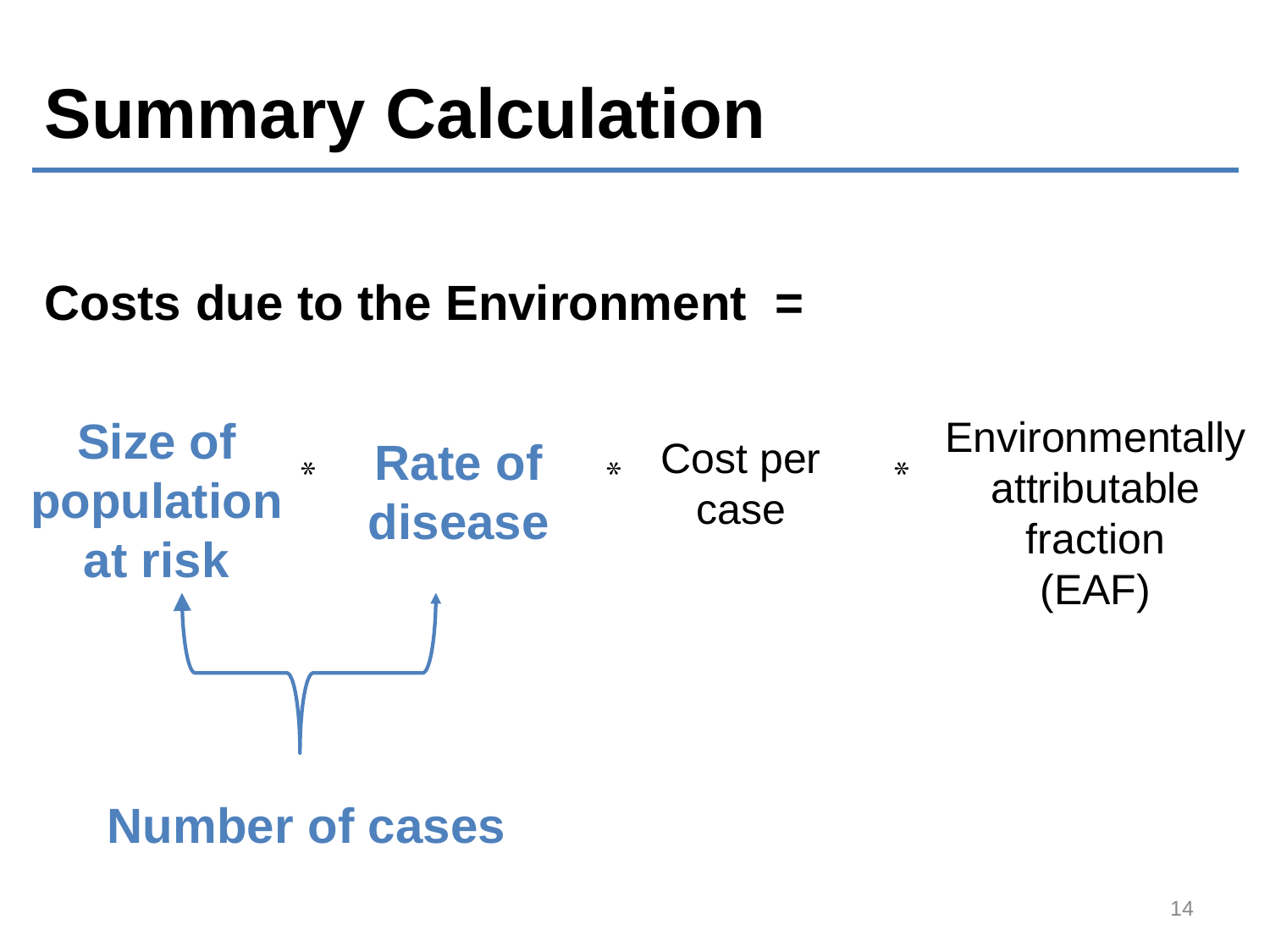### **Annual Cancer Burden in California Children, ages 0-14**

**Children diagnosed with cancer in 2010:** All types: 1,240

**Most common cancers: 803 (leukemia, lymphoma, and brain/CNS)**

### **Child deaths from cancer in 2010:**

All types: 194

#### **Most common cancers: 135 (leukemia, lymphoma, and brain/CNS)**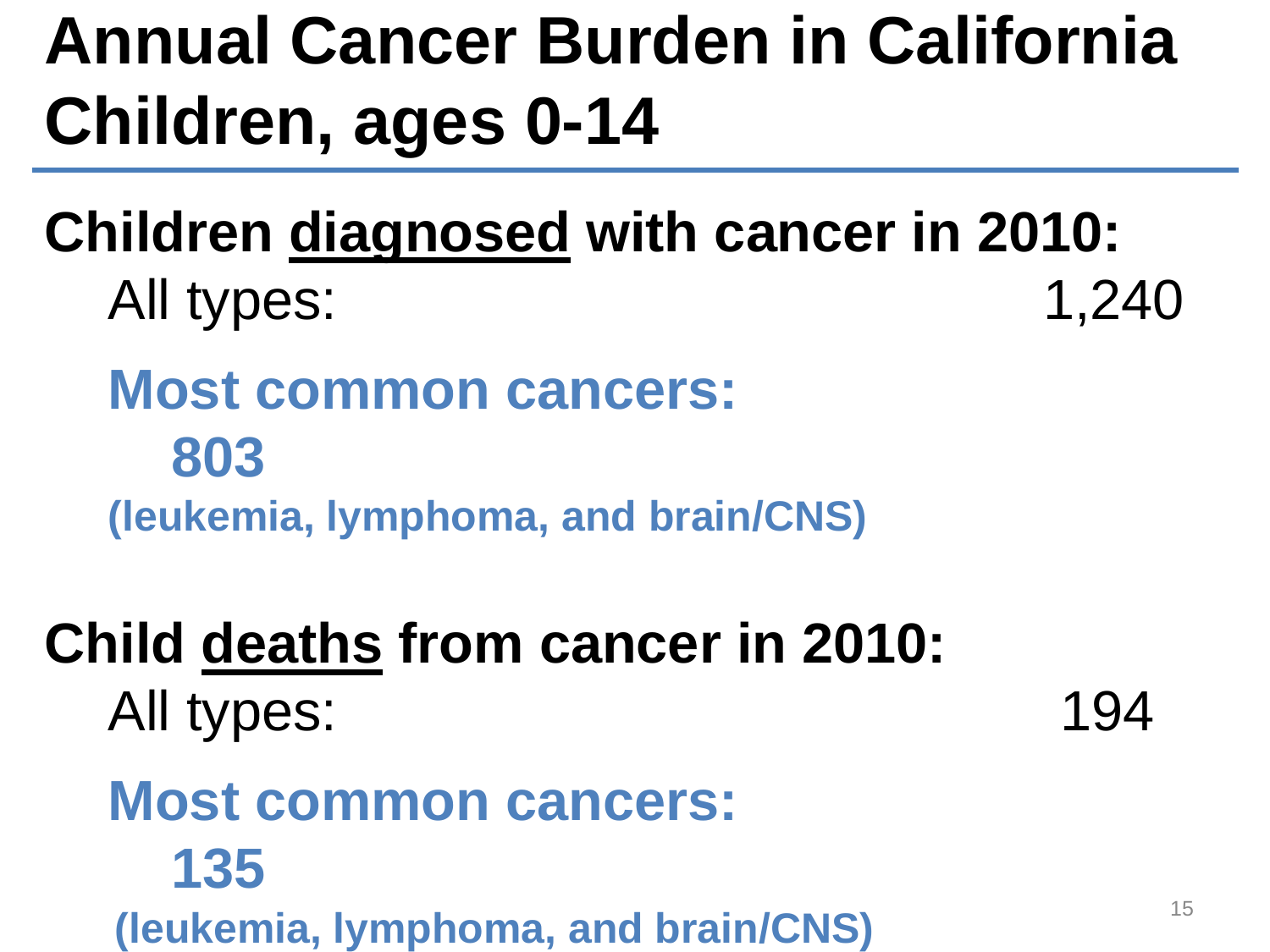#### **Costs due to the Environment =**

Size of population at risk \* Rate of disease **Environmentally** attributable fraction (EAF) \* Cost per \* **case**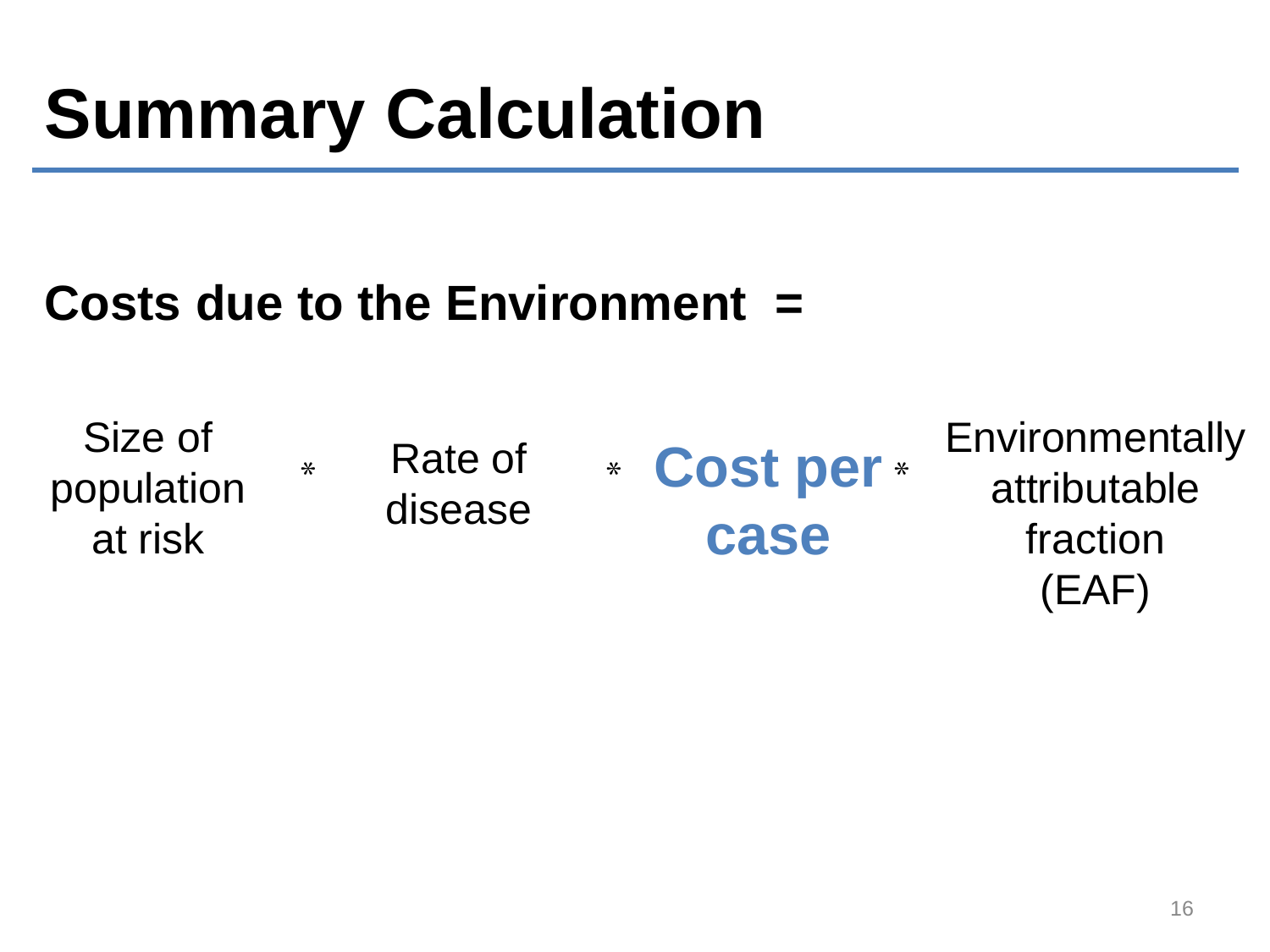## **Costs of Childhood Cancers in California**

### **Annual Costs**

- Direct medical costs: prescription medications, physician visits, ED visits, hospitalizations.
- Indirect: Lost parental wages due to caring for child being hospitalized/treated for cancer.

### **Lifetime Costs**

- Lost future potential earnings due to:
	- premature mortality
	- reductions in IQ from radiation treatment for brain/CNS cancers only.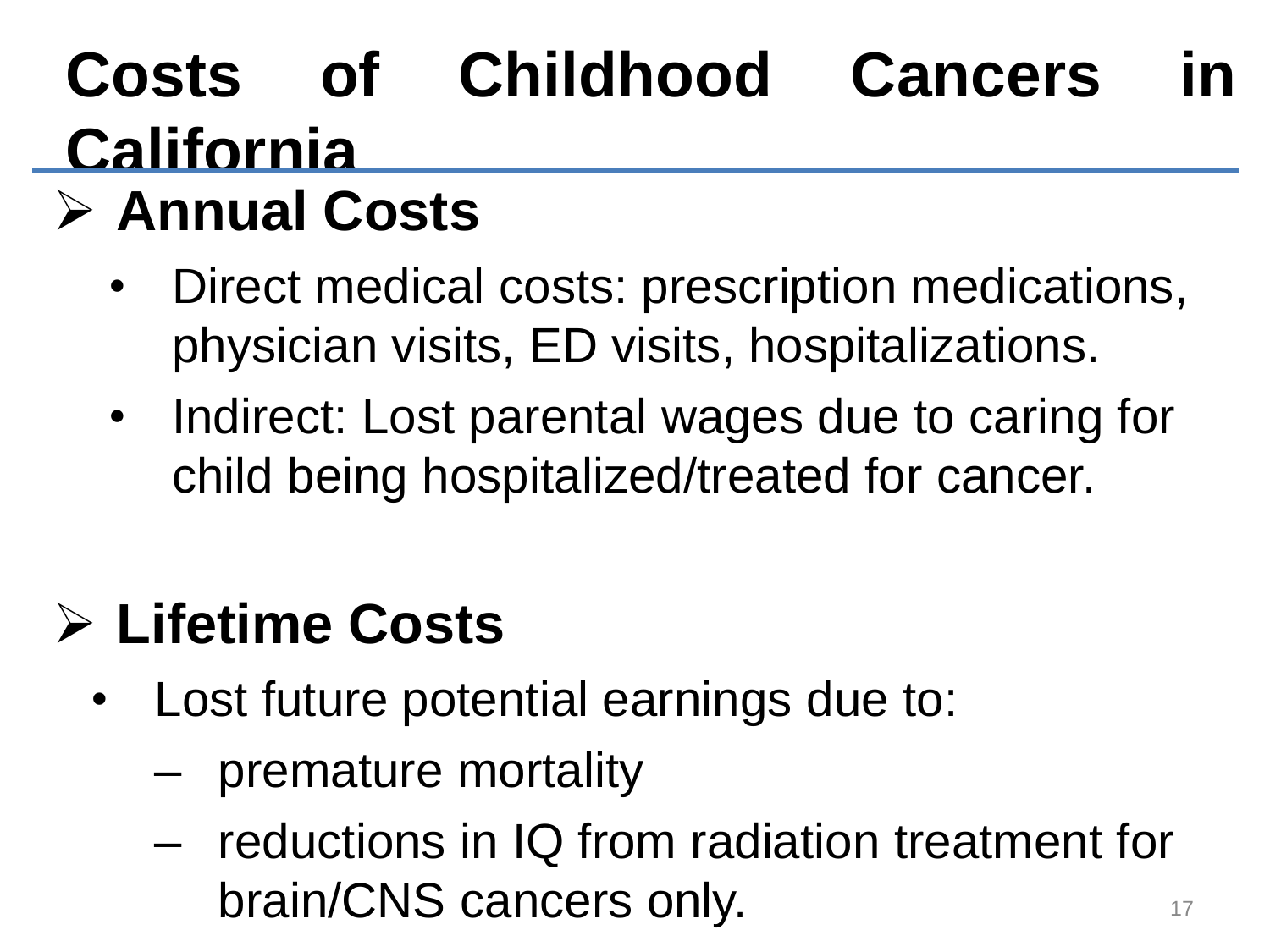### **Costs of Childhood Cancers in California**

### **Annual Costs Total: \$125 million**

- Direct medical: \$122.5 million
- Indirect: \$2.7 million

### **Lifetime Costs Total: \$222 million**

- Lost future potential earnings due to:
	- premature mortality: \$200 million
	- reductions in IQ: \$19.9 million

**Appendix A:**

18 [http://www.phi.org/uploads/files/Appendix\\_A\\_2015%20CEHTP%20Costs%20of%20Environmental%2](http://www.phi.org/uploads/files/Appendix_A_2015 CEHTP Costs of Environmental Health Conditions in California Children FAQ.pdf) 0Health%20Conditions%20in%20California%20Children%20FAQ.pdf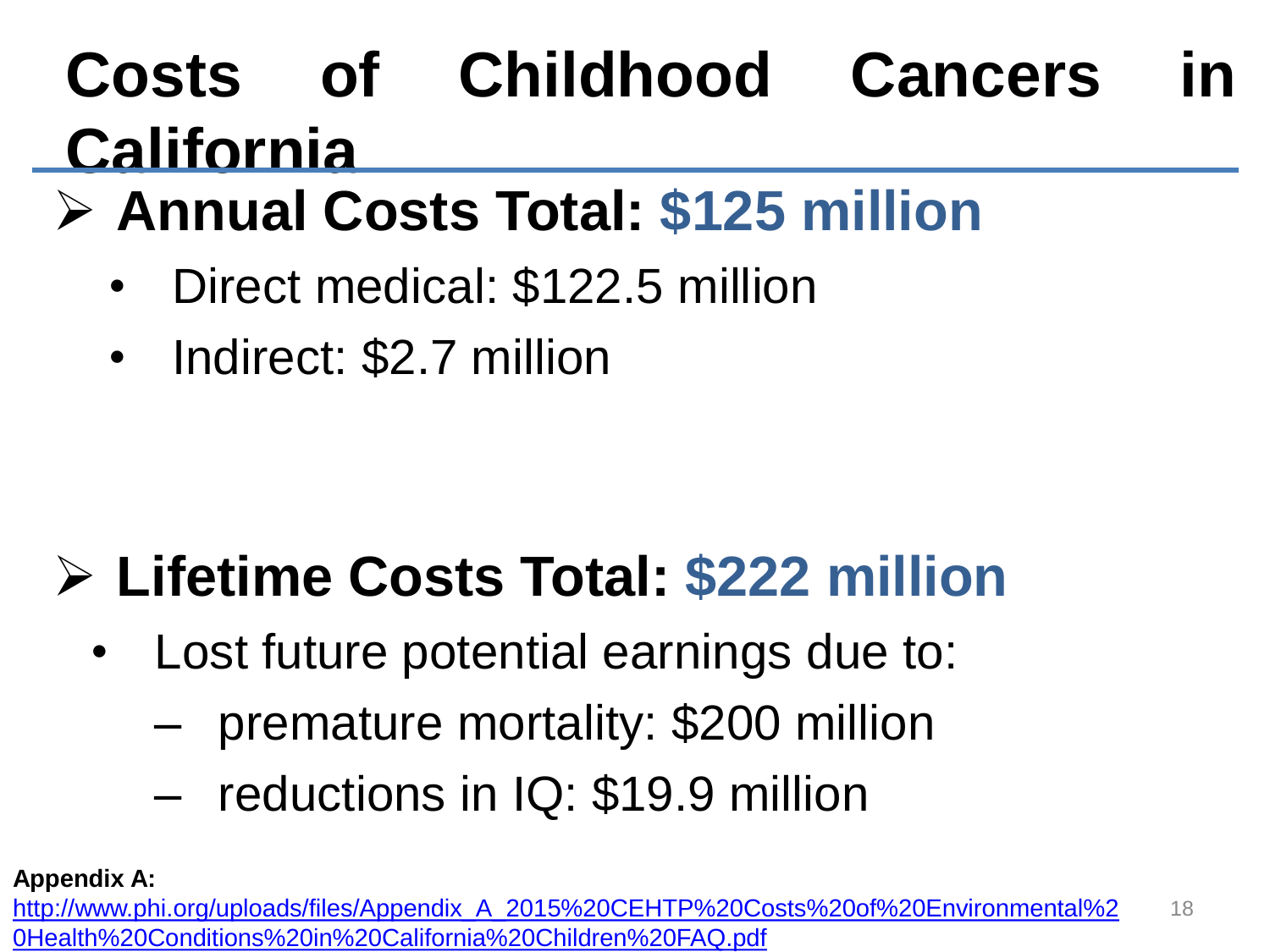#### **Costs due to the Environment =**

Size of population at risk \* Rate of \* disease **Environmentally attributable fraction**  \* Cost per \* case

**(EAF)**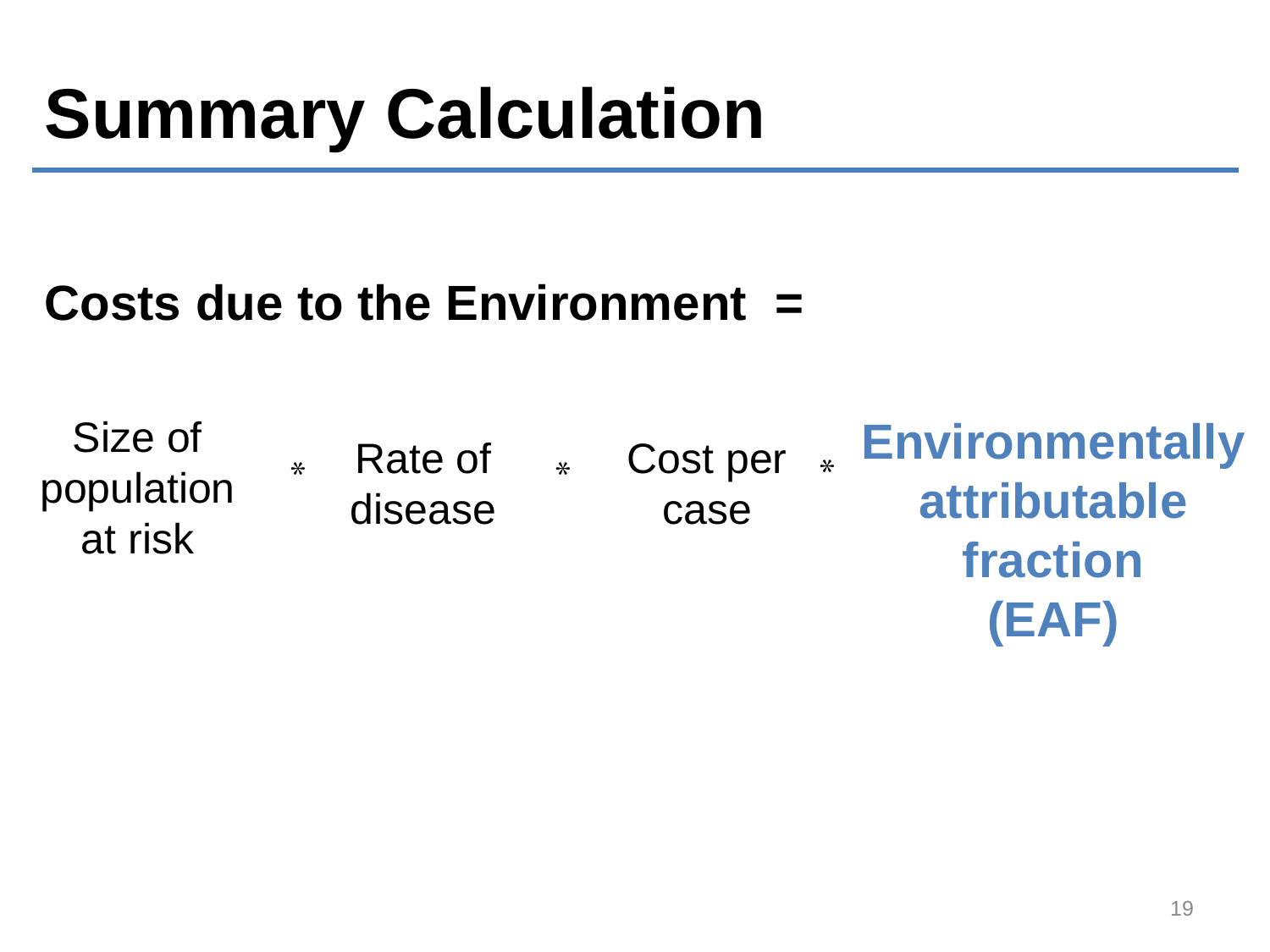## **EAF for Childhood Cancer in California**

Included both outdoor and indoor hazards:

- Associated with leukemia, lymphoma, and/or brain/CNS cancer
- Had California-specific hazard data available

|                             | <b>Hazard included in California</b>                                                    | <b>Timing of exposure</b> |  |
|-----------------------------|-----------------------------------------------------------------------------------------|---------------------------|--|
|                             | <b>EAF calculation</b>                                                                  |                           |  |
|                             | <b>Indoor Radon</b>                                                                     | Childhood                 |  |
|                             | Secondhand smoke (SHS)                                                                  | In-utero                  |  |
|                             | <b>Solvents</b>                                                                         | In-utero and/or childhood |  |
|                             | Parental occupational pesticides                                                        | Periconception            |  |
|                             | <b>Residential pesticides</b>                                                           | In-utero and/or childhood |  |
|                             | <b>Traffic pollution</b>                                                                | In-utero                  |  |
|                             | Parental occupational traffic                                                           | Periconception            |  |
| <b>Appendix B-Pollution</b> |                                                                                         |                           |  |
|                             | http://www.phi.org/uploads/files/Appendix%20_B_2015%20CEHTP%20Costs%20of%20Environmenta |                           |  |
|                             | I%20Health%20Conditions%20in%20California%20Children.pdf                                |                           |  |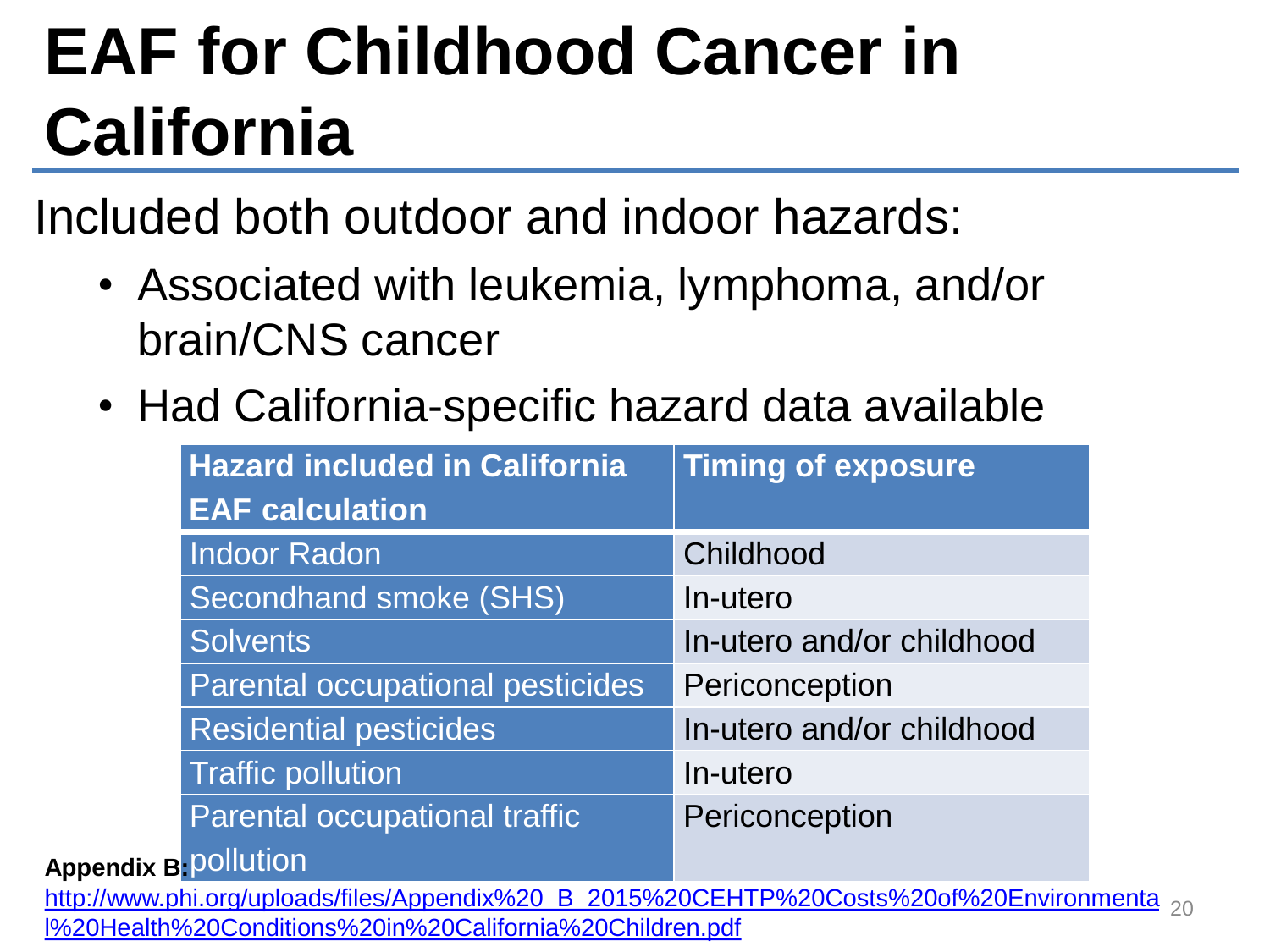### **EAF for Childhood Cancer in California**

#### **Approach :**

- Calculate individual EAFs for each hazard cancer combination
- Calculate an EAF for each cancer type
- Combine EAFs for all three cancer types

# EAF for childhood cancer in California = 15% (9-21%)

**Appendix B:** 

[http://www.phi.org/uploads/files/Appendix%20\\_B\\_2015%20CEHTP%20Costs%20of%20Environmenta](http://www.phi.org/uploads/files/Appendix _B_2015 CEHTP Costs of Environmental Health Conditions in California Children.pdf) l%20Health%20Conditions%20in%20California%20Children.pdf 21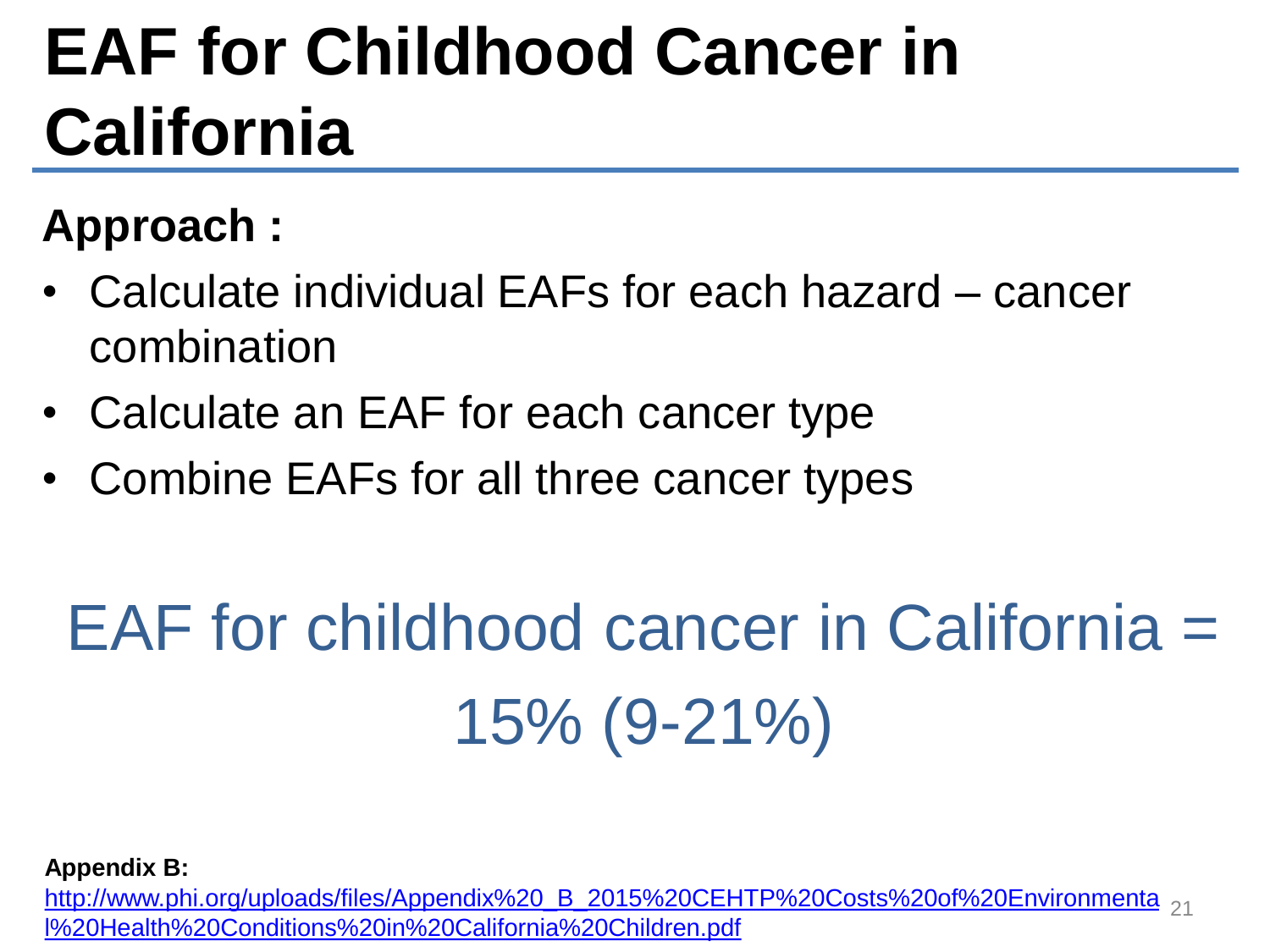## **Preventing childhood cancer and annual costs in California**



By reducing environmental hazards, each year we could

- Prevent cancer in 120 children
- Save \$19 million in medical costs and wages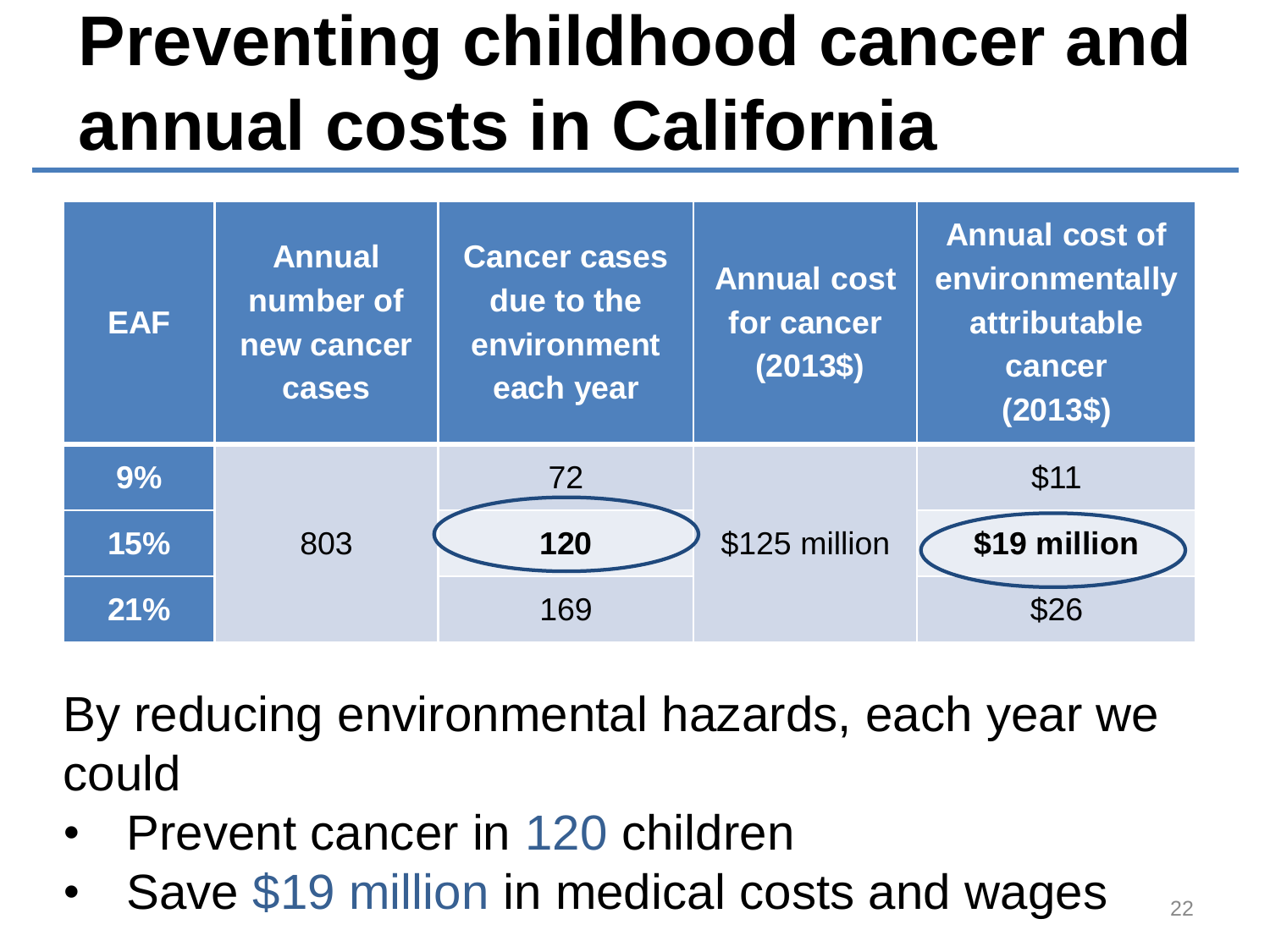### **Preventing childhood cancer deaths and lifetime costs in California**

|            | .                                 |                                                   |                                                |                                                                               |
|------------|-----------------------------------|---------------------------------------------------|------------------------------------------------|-------------------------------------------------------------------------------|
| <b>EAF</b> | <b>Annual number</b><br>of deaths | <b>Cancer deaths</b><br>due to the<br>environment | <b>Lifetime cost</b><br>for cancer<br>$(2013\$ | <b>Lifetime cost of</b><br>environmentally<br>attributable cancer<br>$(2013\$ |
| 9%         |                                   | 12                                                |                                                | \$20                                                                          |
| 15%        | 135                               | 20                                                | \$222 million                                  | \$33 million                                                                  |
| 21%        |                                   | 28                                                |                                                | \$47                                                                          |

By reducing environmental hazards, we could

- Prevent 20 cancer deaths among children each year, and
- Prevent the loss of \$33 million in lifetime earnings<sup>3</sup> for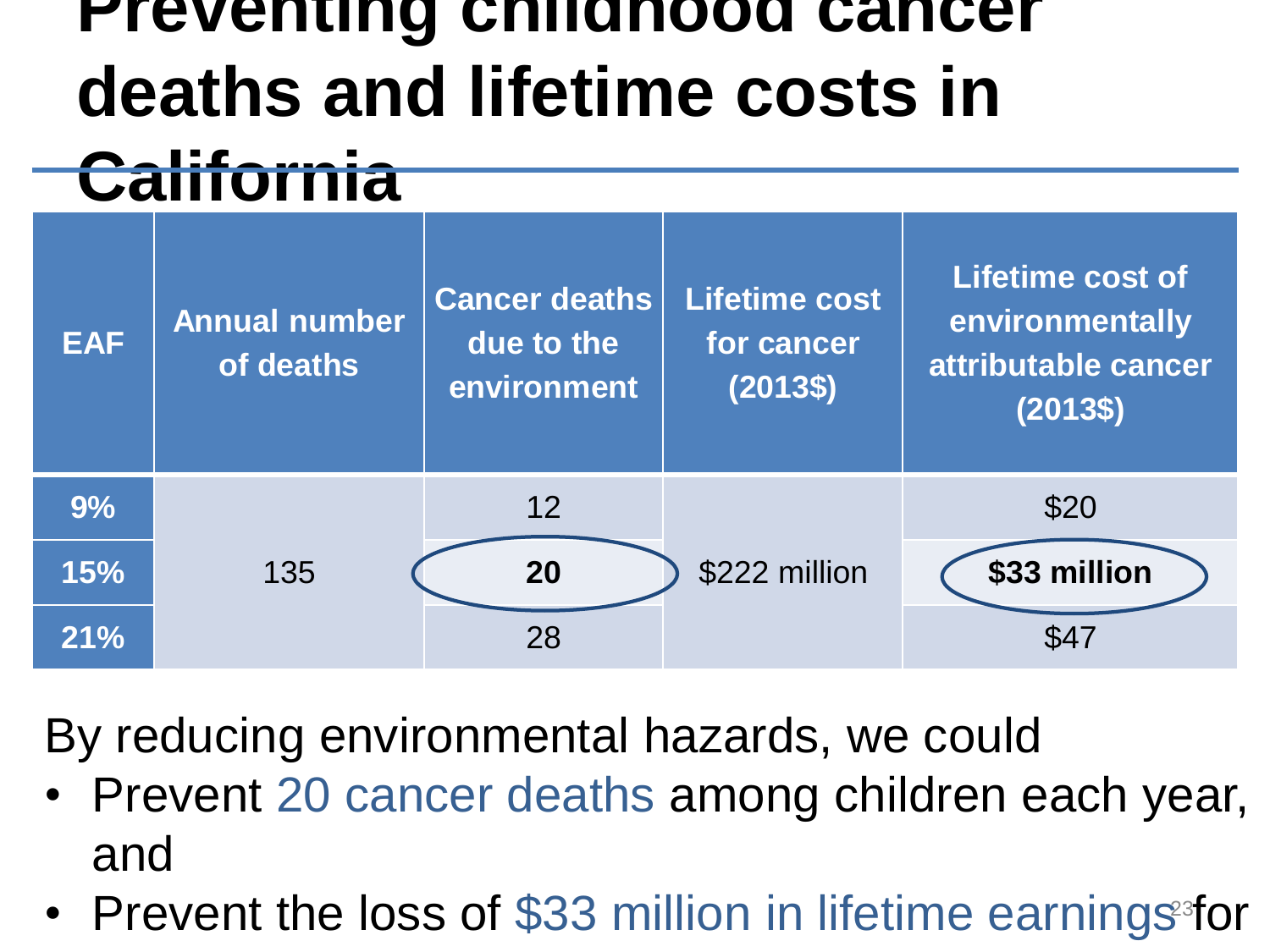#### **Costs of Environmental Health Conditions in California Children**

#### **Cancer**

Environmental factors: radiation, pesticides, parental occupational exposures, in-utero exposures, solvents.

cases could be prevented if environmental hazards were reduced to their lowest levels.

#### Saving... \$19 million each year.

#### Preventing... **33 million**

in losses over the lifetime of all children born in a single year.

#### **Select childhood** cancers in California

| Leukemia cases:                | 453 |
|--------------------------------|-----|
| <b>Brain/CNS cancer cases:</b> | 223 |
| Lymphoma cases:                | 127 |
| Total cases:                   | 803 |
| <b>Total deaths:</b>           | 135 |
|                                |     |

#### **Total annual costs Directs costs** \$152,578 (medical care): per case Indirect costs (lost \$3,325 parental income):

per child Total annual cost: \$125 million

小人人人

**Full report, appendices, FAQs, all infographics:**

[www.phi.org/CEHTPKidsHealthC](http://www.phi.org/CEHTPKidsHealthCosts) osts

#### **Cancer infographic:**

[www.phi.org/uploads/images/FIN](http://www.phi.org/uploads/images/FINALcondition-profiles-v13_Cancer.png) ALcondition-profilesv13\_Cancer.png

**For more information:** [Galatea.King@phi.org](mailto:Galatea.King@phi.org)

#### **Total lifetime costs**

Potential earnings lost from years of life lost: \$202 million

Potential earnings lost from IO reduction: \$20 million

> **Total lifetime costs:** \$222 million